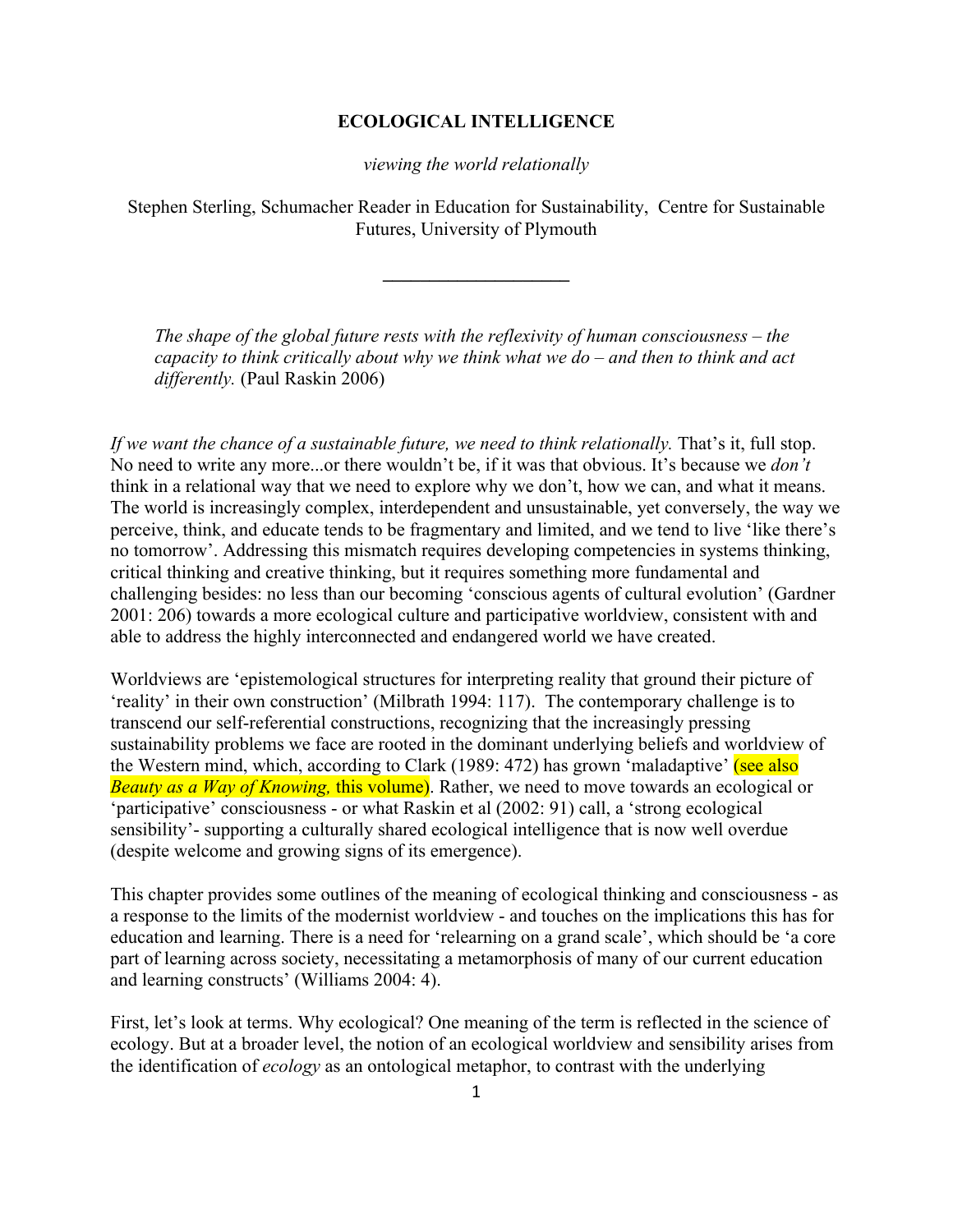Newtonian metaphor of mechanism which informs modernist thought (see *Being-in-the-World*, this volume). There has long been tension between the dominant *mechanistic* and the alternative *organicist* ways of viewing the world. As Capra (1996, 17) states:

The basic tension is one between the parts and the whole. The emphasis on the parts has been called mechanistic, reductionist or atomistic; the emphasis on the whole holistic, organismic, or ecological.

Since the 1960s, Sachs (1999: 63) suggests that, 'The scientific term [ecology] has turned into a worldview. And as worldview, it carries the promise of reuniting what has been fragmented, of healing what has been torn apart - in short of caring for the whole.' Notice that Sachs invokes caring here. So ecological thinking – reflected in ecophilosophy – is essentially relational or connective thinking, but it's also more than that: it is ethical, valuative, and expresses our humanity. In my doctoral thesis (Sterling 2003) I made a distinction between systems thinking and ecological thought, because while ecological thinking is systemic (relational), systems thinking is not necessarily ecological. Systems thinking can be used as a methodology for antiecological, as well as ecological, ends. Yet at the same time, systemic thinking can help sow the seeds of an ecological worldview, it can help facilitate the critical reflexivity - or deep questioning of assumptions - that Raskin (quoted at the start of the chapter) advocates (see *Systems Thinking*, this volume). This is important because, as the eminent anthropologist Bateson (1972: 461) said years ago, we are 'governed by epistemologies that we know to be wrong'. That is, while we may be aware of the limits of reductionist and objectivist approaches and instrumental rationality, at both a deep and practical level they still tend to inform our perception and thinking – and much educational policy and practice (Sterling 2001). Through experience of the latter, educators and learners tend to be good at:

- *analysing* things but less good at thinking 'out of the box', and at synthesising things
- *categorising* and *labeling* things (this is a 'health issue', an 'economic issue', a 'social issue' or an 'environmental issue', for example) – but less good at seeing the interrelated nature of the reality that often lies beneath the convenient label
- *seeing detail* and dealing with parts but less good at appreciating overall patterns in events, in organisations, or other phenomena.
- *focusing in* on one factor or one goal (e.g., maximising a particular achievement, increasing productivity, or maximising profits) – but less good at recognising and balancing multiple factors and goals (Sterling 2005)

This is a kind of lop-sided competence, which is largely blind to relationships in both descriptive and normative terms (i.e., what is, and what should be). Getting beyond this depends on selfreflexivity, whereby dominant assumptions are brought to light for examination. I suggest such assumptions can be outlined as follows:

- *1)* 'To every problem, there's a solution' *(belief in the power of problem-solving approaches)*
- *2)* 'We can understand something by breaking it down into its component parts' *(believing a complex whole can be understood by looking at the detail)*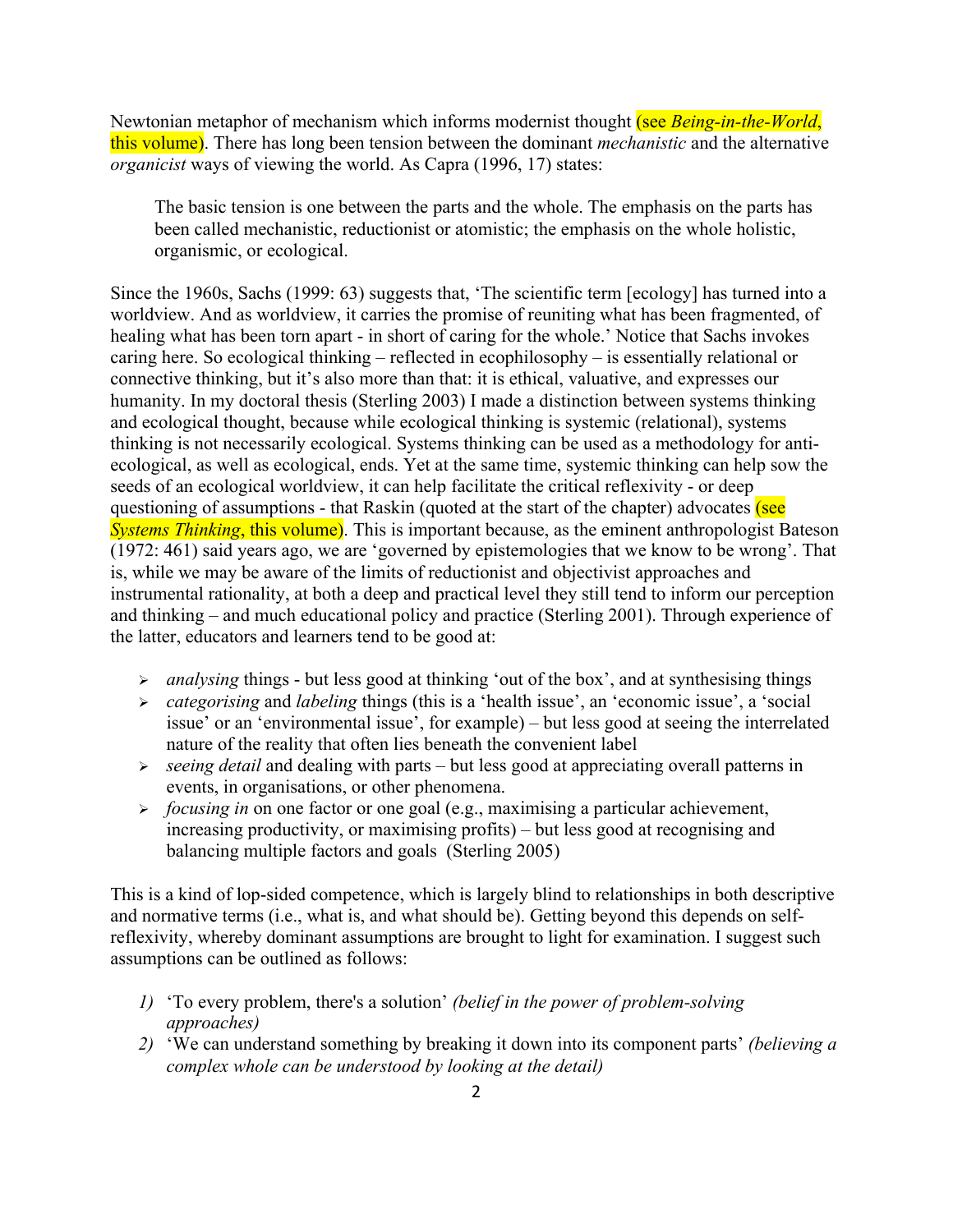- *3)* 'The whole (of something) is no more than the sum of its parts' *(there are no emergent properties)*
- *4)* 'Most processes are linear and characterised by cause and effect' *(events and phenomena have a identifiable beginning and finishing point)*
- *5)* 'Most issues and events are fundamentally discrete or may be regarded as such, and may be dealt with adequately in a segregated way'*(most issues are essentially unrelated)*
- *6)* 'It is ethically acceptable to draw your circle of attention or concern quite tightly, as in "that's not my concern"' *(our system of concern is restricted - we do not need to look beyond our immediate concerns as an individual, a householder, a consumer, a businessman etc.)*
- *7)* 'Objectivity is both possible and necessary to understand issues' *(it is important to exclude our feelings and values in our analysis and judgment)*
- *8)* 'We can define or value something by distinguishing it from what it is not, or from its opposite' *(a belief that economics is separate from ecology, people are separate from nature*, *facts are separate from values, etc – putting boundaries around that which we value)*
- *9)* 'We can understand things best through a rational response. Any other approach is irrational' *(we need to downplay our intuition and non-rational knowing)*
- *10)* 'If we know what the state of something is now, we can usually predict future outcomes' *(a belief in certainty, prediction, and the possibility of control)*

These ten assumptions can be re-stated as basic habits of thought or tendencies which characterise or exemplify the paradigm of modernist thinking as follows (in the same order as above):

- 1) problem-solving
- 2) analysis
- 3) reductionism
- 4) cause-effect
- 5) atomism
- 6) narrow boundaries
- 7) objectivism
- 8) dualism
- 9) rationalism
- 10) determinism

This kind of approach to issues has been phenomenally successful in the past, but arguably, is now maladaptive to contemporary conditions of increasing complexity, uncertainty and volatility in intermeshed economic, social and ecological systems. Whilst they still have validity and applicability to simple and contained problems, they are unsuited to the 'messy' and 'wicked' problems that often characterize sustainability issues (see *Coping with Complexity*, this volume). Try applying these approaches for example, to issues of climate change or loss of biodiversity, or poverty, and their inadequacy becomes apparent. As Klein (2004, 4) states: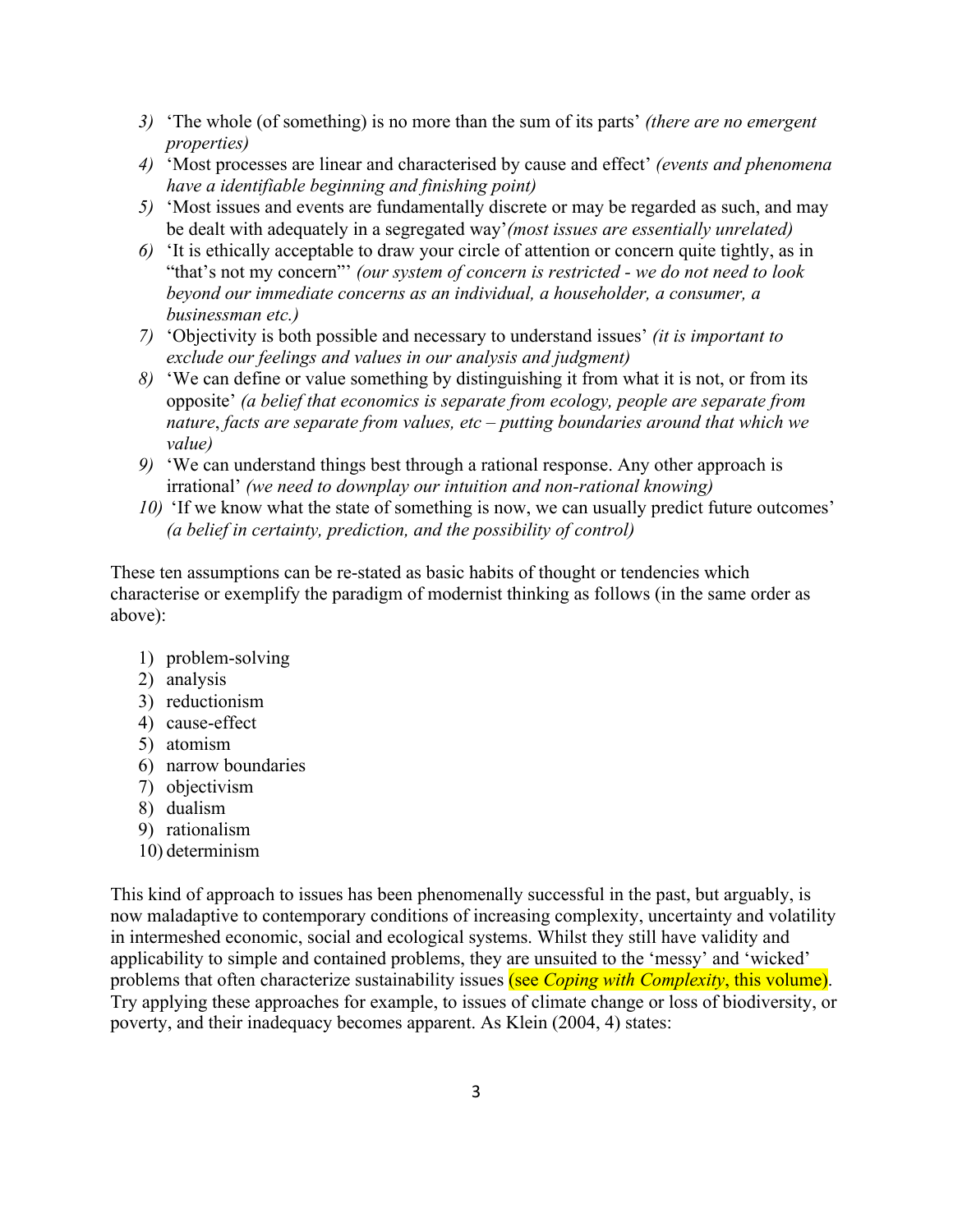Arising from environments characterized by turbulence and uncertainty, complex problems are typically value-laden, open-ended, multidimensional, ambiguous, and unstable. Labeled 'wicked' and 'messy', they resist being tamed, bounded or managed by classical problemsolving approaches.

Such conditions require a different set of approaches and skills, which can be presented as follows. Each of the points is a corresponding rejoinder to the list of 'thinking assumptions' above (Sterling 2005).

- 1) Some solutions just produce more problems. Instead, we need to develop 'solutions that generate further solutions' (these are sometimes called 'positive synergies').
- 2) We often need to look at the whole, and at the larger context.
- 3) Complex systems show emergent properties; i.e., additional qualities that emerge from the interaction of the parts e.g., health in a human body.
- 4) We need to attempt to look at all the influences at the 'start', all the knock-on effects at the 'finish' and any feedback loops. This complexity is characteristic of most human and environmental systems.
- 5) Most issues/events are related to other issues/events and can be better understood in the light of this interrelated reality.
- 6) Complexity means that we need to expand our view of the world and be more aware of the boundaries of concern we set ourselves.
- 7) So-called opposites are in relationship. We tend to devalue one side against the other (ecology against economics, nature against people, values against facts etc), and instead, need to see them in relationship rather than in opposition.
- 8) The decision to try to be objective is a value judgment. Total objectivity is impossible. Better to recognise how our subjective self is involved in perception and interpretation of the world.
- 9) Intellect needs to be balanced with intuition, and rationality with non-rational ways of knowing; spiritual and aesthetic knowing (balancing our left brain with our right brain).
- 10) In human and most natural systems (that is, those systems which are not mechanical) it is impossible to predict outcomes. We need to be more flexible, accept uncertainty, and not try to control everything but participate in and learn from change.

The two sets of thinking approaches and assumptions can be summarized and compared as follows:

## **Two ways of thinking...**

- $\triangleright$  Problem Solving  $\triangleright$  Appreciation / reframing
- $\triangleright$  Analysis  $\triangleright$  Synthesis
- $\triangleright$  Reductionism  $\triangleright$  Holism
- $\triangleright$  Closed cause-effect  $\triangleright$  Multiple influences through time and space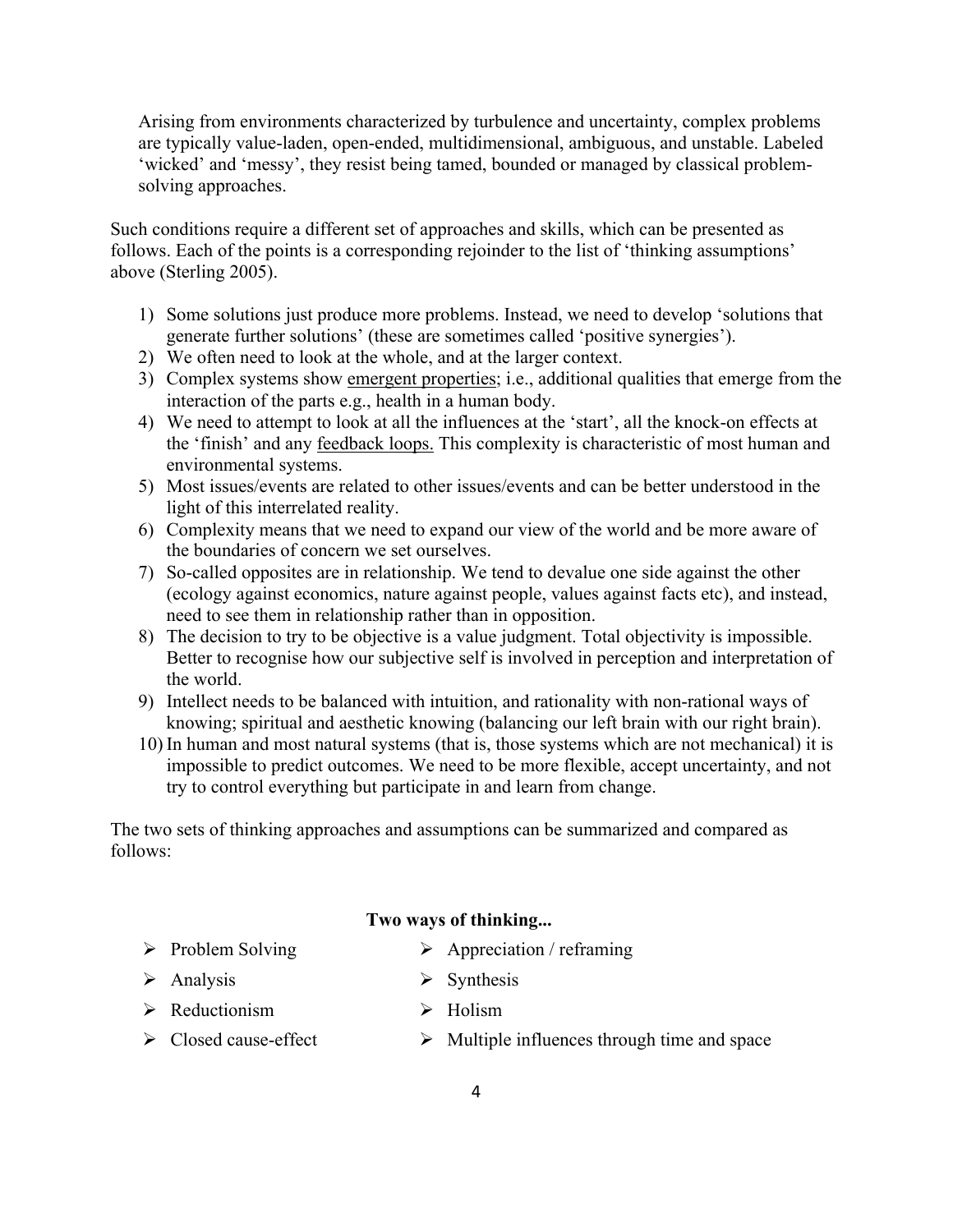- $\triangleright$  Atomistic/segregative  $\triangleright$  Integrative
	-
- $\triangleright$  Narrow boundaries  $\triangleright$  Extension of boundaries
- 
- 
- 
- 
- 
- $\triangleright$  Objectivism  $\triangleright$  Critical subjectivity
- $\triangleright$  Dualism  $\triangleright$  Pluralism / duality
- $\triangleright$  Rationalism  $\triangleright$  Rational / non-rational ways of knowing
- $\triangleright$  Determinism  $\triangleright$  Uncertainty, tolerance of ambiguity

It is not a matter of abandoning the left hand side, even if this were possible. It is a matter of 'stepping out' of this paradigm, and recognising it - so that we master it, rather than it mastering us. In this way, we can employ these approaches but only when they are appropriate to the situation. Beyond this, developing an ecological sensibility, an understanding of interconnectivity, and an ability to design and act integratively requires attention to the more systemic set of approaches represented by the right hand side of the diagram. In terms of educational practices, it means curriculum designers and teachers developing learning situations where the potential for transformative learning experiences is made manifest. Such situations will reflect implicitly in their design, and/or explicitly in their pedagogic approaches, such questions as the following:

- *impolistic:* 'how does this relate to that?, what is the larger context here?
- > *critical:* why are things this way, in whose interests?
- *appreciative:* what's good, and what already works well here?
- *inclusive:* who/what is being heard, listened to and engaged?
- *systemic:* what are or might be the consequences of this?
- **Example 2** creative: what innovation might be required?; and
- *ethical:* how should this relate to that?, what is wise action?, how can we work towards the inclusive wellbeing of the whole system?

Such learning will, ideally, be reflexive, experiential, inquiring, experimental, participative, iterative, real-world and action oriented, invoking 'learning as change' in the active pursuit of sustainability and in designing and developing sustainable systems - rather than merely 'learning about change' or 'learning for change' which may be seen as rather more passive steps on the way to a deeper learning response (see *Institutional Transformation*, this volume).

The Future Leaders Survey (2008), which surveyed some 25 000 young people, makes it clear that they are 'intensely aware of the big challenges facing the planet', but also notes that they are also the last generation with a chance to put things on a more sustainable course. The only way to maximise this chance, is through the rapid flowering of ecological intelligence, a *collective connective consciousness* and *competence* that all of us, educators, learners and graduates alike, share in.

 $\mathcal{L}_\text{max}$  , where  $\mathcal{L}_\text{max}$  , we have the set of  $\mathcal{L}_\text{max}$